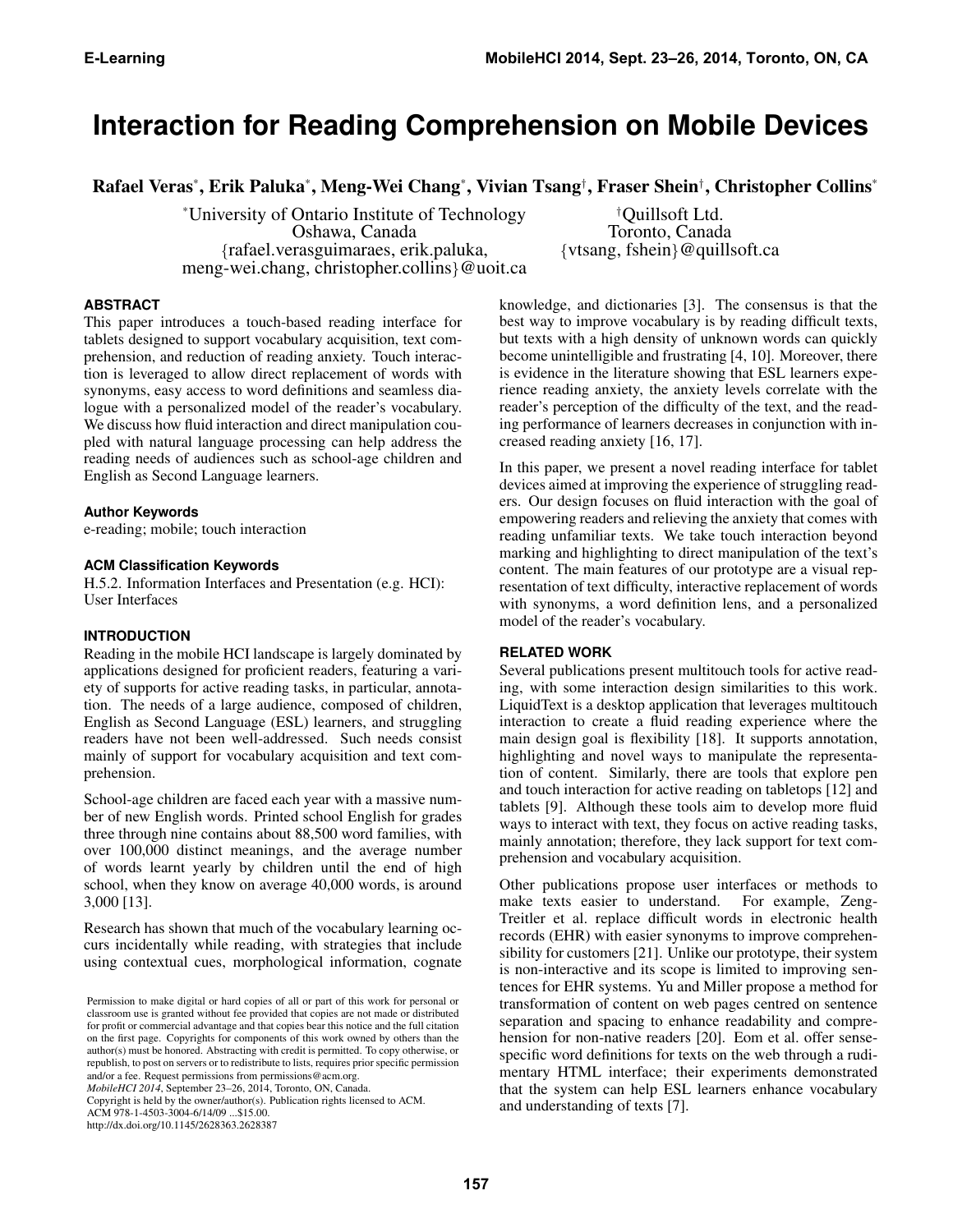Microsoft Word 2013 has functionalities that can be used to improve comprehension of texts, although this feature is targeted at writing, instead of reading. Readers can access dictionary definitions and synonyms of any selected word. Through the "touch mode" in hybrid laptops, these functions can be accessed by tapping on the screen, creating an experience somewhat similar to the one presented in this paper. The fundamental difference is that Word is still a desktop application based on the WIMP paradigm. The dictionary and thesaurus are add-ons that perform in isolation from the overall context of the word of interest. For example, the dictionary presents multiple definitions, some of them not corresponding to the word's part-of-speech (POS) in the text.

In the commercial mobile landscape, a large number of educational applications are meant to improve reading comprehension and vocabulary. However, the great majority is composed of games for kindergarten-aged children aimed at teaching words in isolation (reproducing the flashcard experience) [\[11\]](#page-4-12), distinguishing facts from opinions [\[5\]](#page-4-13), identifying the five W's of reading [\[6\]](#page-4-14), or reading out loud curated stories [\[15\]](#page-4-15). Our application creates a mobile reading experience for older children, aimed at vocabulary acquisition and easing reading anxiety. It can be used with any text chosen by the learner or suggested by a teacher.

In summary, there is a gap left unaddressed between out-ofcontext, kindergarten word learning and independent reading. In other words, there is yet a system that provides the appropriate scaffolding leading to sustained, independent and critical reading, for which some of the cited systems provided support. Our proposed system provides one such scaffold. To the best of our knowledge, no publication or commercial system has brought together solutions for vocabulary acquisition and text comprehension in a highly interactive, general purpose, mobile reading system.

#### **PROTOTYPE**

We developed a multitouch web reading interface tailored to tablets. The prototype allows the creation of a personal profile and accepts as input plain text documents. In this section we introduce the main features of the prototype.

#### **Breaking Down the Wall of Grey**

When faced with a page of dense text, colloquially called a "wall of grey," readers can become intimidated and discouraged before even beginning to read. One of the authors of this work relates an anecdote in which his child was intimidated by a reading challenge and refused to begin to read a new book. The parent discovered that by pointing out how many words his child already knew on the page, the reading anxiety was reduced. This observation inspired our first design feature, the Personal Vocabulary View (PVV) which "breaks down" the wall of grey text by showing the reader how much of the text they already know how to read, based on a record of their personal vocabulary. The technique also isolates the proportion and location of unknown words, which leads the reader to use the other tools, described later, to expand their vocabulary. An interaction mechanism allows readers to inform the application of additional words they know. With a

# <span id="page-1-0"></span>**Change Reading Level Grade Level : E,D Reading Mode**

The opposite wall of this entry was hung all over with a heathenish array of monstrous clubs and **spears**. Some were thickly set with glittering teeth resembling **ivory saws**; others were tufted with knots of human hair; and one was sickle-shaped, with a vast handle sweeping round like the segment made in the new-mown grass by a long-armed mower. You shuddered as you gazed, and wondered what monstrous cannibal and savage could ever have gone a death-harvesting with such a hacking, horrifying implement. Mixed with these were **rusty** old whaling lances ?)

Figure 1: The Personal Vocabulary View highlighting unknown words according to a personalized model of the reader's vocabulary. Excerpt of Moby Dick by Herman Melville.

personalized, incremental model of the reader's vocabulary knowledge, our Personal Vocabulary View conveys a personalized visual representation of the text difficulty.

The PVV (Figure [1\)](#page-1-0) fades out the words that are known by the reader, while the unknown words are highlighted in black. Every word in the text can be toggled with a single tap gesture. Tapping an unknown word informs the tool's internal model that the word (with the current part-of-speech) is known by the reader, preventing it from appearing as unknown in the future. If the word appears in other context playing a different syntactical role, it will be considered unknown. Document scrolling is constrained to dragging in the margins of the text to prevent gesture ambiguity.

One of the challenges related to this approach is inferring the initial vocabulary of the reader. Biemiller, using partly empirical methods, roughly estimated the vocabulary of preelementary and elementary students in a list of 11,000 root word meanings categorized as: useful to teach during the primary grades (K–2), easy by second grade, useful to teach during the upper elementary grades, and difficult for elementary children at grade 6 or earlier [\[1\]](#page-4-16). We use that list, along with a list of stop words, to populate the tool's vocabulary model of the reader at profile creation time, based on the reader's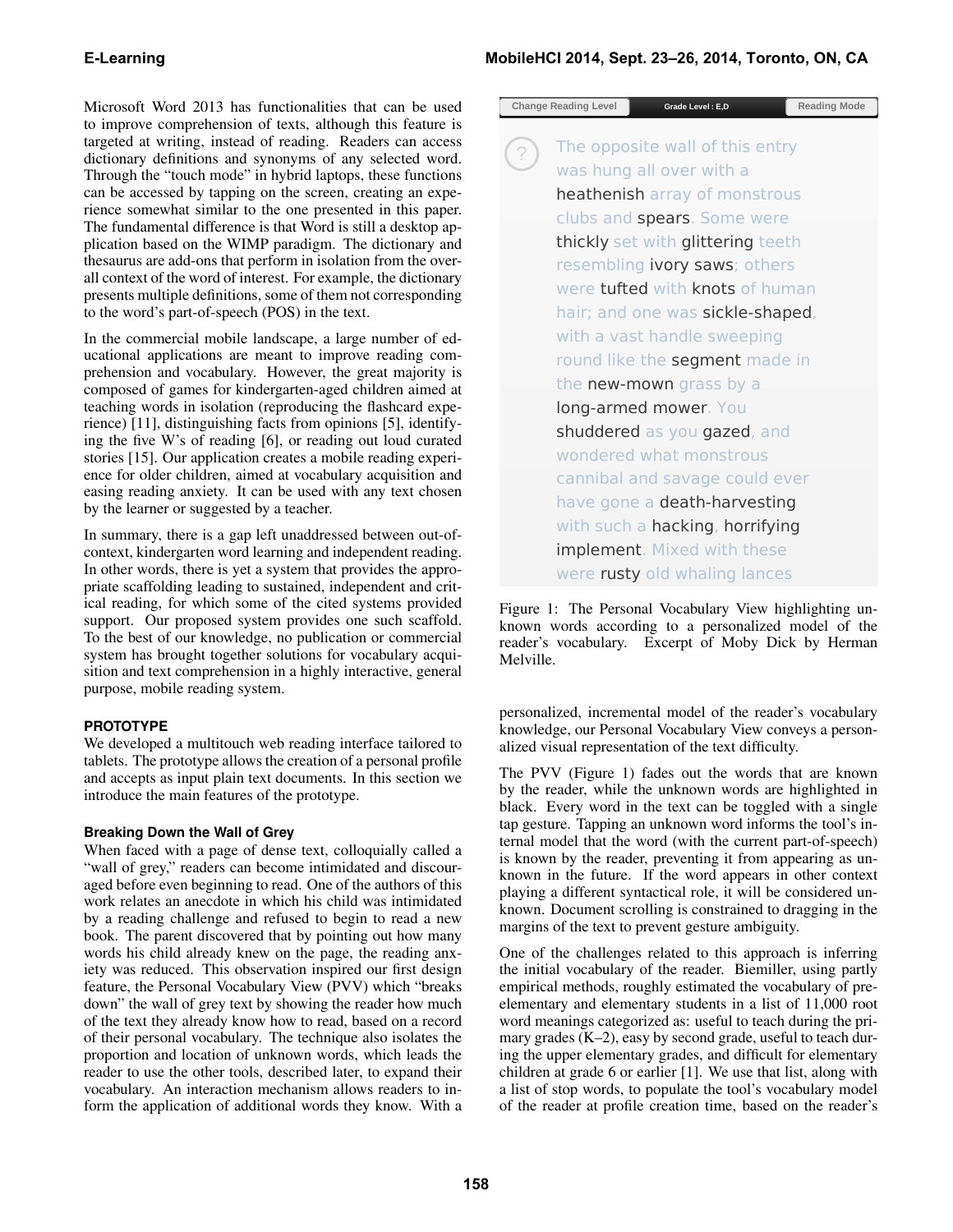<span id="page-2-0"></span>

|                                      | of monstrous clubs and spears. Some<br>A part that forms when you tie a piece |               |
|--------------------------------------|-------------------------------------------------------------------------------|---------------|
|                                      | Were $\mathsf{tr}\mathsf{h}$ of rope, string, fabric, etc., to itself or      | ttering teeth |
| <u>resemb__</u>                      | She tied the rope in a knot.                                                  | others were   |
| tufted with knots of human hair; and |                                                                               |               |
| one was sickle-shaped, with a vast   |                                                                               |               |

Figure 2: The word definition lens being used on the word *knots*.

selection of school level: a) lower than grade 2, b) lower than grade 6 or c) higher or at grade 6. Note that this level system is most appropriate for native readers, as it refers to school grades. We consider alternative methods for inititalizing the personal vocabulary list in the future work section.

#### **Interactive Replacement of Words with Synonyms**

The data-driven learning paradigm advocates that systems should provide evidence (as opposed to answers) and rely on users' intelligence to reach the correct conclusions. For example, researchers have shown that corpus-based usage examples, based on concordances, can be just as effective as dictionary definitions in conveying the meaning of words for L2 learners [\[8\]](#page-4-17). In favour of a minimal switch in the focus of attention, we take the inverse approach: instead of showing different contexts where the target word appears, we allow readers to browse synonyms suitable to the context. Evidence for the efficacy of synonyms for text comprehension can be found in Wittrock et al., where the authors demonstrate that stories whose rare words were replaced by more frequent synonyms were significantly better comprehended by children in sixth grade [\[19\]](#page-4-18). We hypothesize the replacement of words with (more familiar) synonyms can make the understanding of rare words easier and faster than dictionary definitions. Moreover, through exploring an array of nearly equivalent words in a real usage context, readers have more opportunities to improve their vocabulary.

In our prototype, readers can manipulate the words of a document directly using their fingers. Building upon a roller metaphor, as in a combination lock, the application allows readers to "roll" over several choices of synonyms for any word in the document, as illustrated in Figure [3.](#page-3-0) The rolling gesture is registered by touching and holding a word for at least 600ms, causing the word to subtly shake, as if it were "detached" from the document. Then readers can drag their fingers up and down to roll over synonyms. Lifting the finger terminates the gesture and replaces the original word with the synonym chosen. To relieve the constraint of having fingers down during the whole gesture (there may be many synonyms), we delay the termination by 2 seconds after the finger is lifted; any touch on the word within the delay is interpreted as a continuation of rolling, allowing one to perform multiple swipes, as opposed to a continuous dragging motion. The substitute words remain underlined to facilitate their identification. Compared with dictionary definitions, which usually

appear in pop-ups and carry longer text with their own unfamiliar words [\[14\]](#page-4-19), we believe this design is more fluid and less distracting.

Note that we intentionally did not include a visual affordance indicating which words have synonyms available. As the view is both an exploratory interface as well as a reading application, we felt this would be distracting. Also, through engaging with the text in an exploratory way, we hypothesize that learners will develop a deeper connection to the vocabulary.

#### **Ranking Synonyms**

The order in which the list of synonyms is made available to the reader is important to minimize the time spent browsing, and it can implicitly inform the user of the most appropriate synonyms, since the semantic equivalence of words varies across contexts. Also, the knowledge about the reader's vocabulary captured by the PVV can be leveraged to prioritize more familiar words, as the utmost purpose of the tool is to make the text more comprehensible.

Thus, the ranking of synonyms is based on two attributes, in order of importance: familiarity and fitness to context. Upon registration of the rolling gesture, a list  $S$  of synonyms of the target word with matching part-of-speech is retrieved from the Merriam-Webster's Dictionary Public API and sorted in two stages according to the ranking criteria. The sorting determines the order the words appear while the reader is performing the rolling gesture.

The *familiarity score* of each  $s \in S$ , where s is a tuple of the form  $\{word, POS\}$ , is determined straightforwardly based on its membership in the set of the reader's known words (0 or 1). The *fitness score* is computed according to the frequency of s in a large N-gram corpus, within the context of the next word  $w_1$ . Therefore, the fitness score  $F(s, w_1)$  is defined as  $C(s, w_1)/C(*, w_1)$ , where the numerator corresponds to the frequency that  $s$  occurs before  $w_1$ , and the denominator corresponds to the frequency that  $w_1$  occurs after any word. As a source for the frequencies, we employ the bigram collection of the Contemporary Corpus of American English, containing over 48 million rows with POS information.

After sorting, S is further trimmed by removing the words for which  $F = 0$ . This ensures that synonyms that never occur in a certain context are cut off, preventing sentences such as "a strong cup of tea" being erroneously turned into "a powerful cup of tea". Finally, we change the inflection of the synonym, if necessary, to match the same conjugation of the original word, in case of a verb, or the same number, in case of a noun.

#### **Word Definition Lens**

The replacement of words with synonyms does not always lead to comprehension, as sometimes the replacement is just as unfamiliar as the original word; in addition, the algorithm described in the previous section might return an empty list, in case no appropriate replacement is found. In order to cover these cases, we designed a minimalistic, gesture-based word definition lens. Many of the available tools that offer word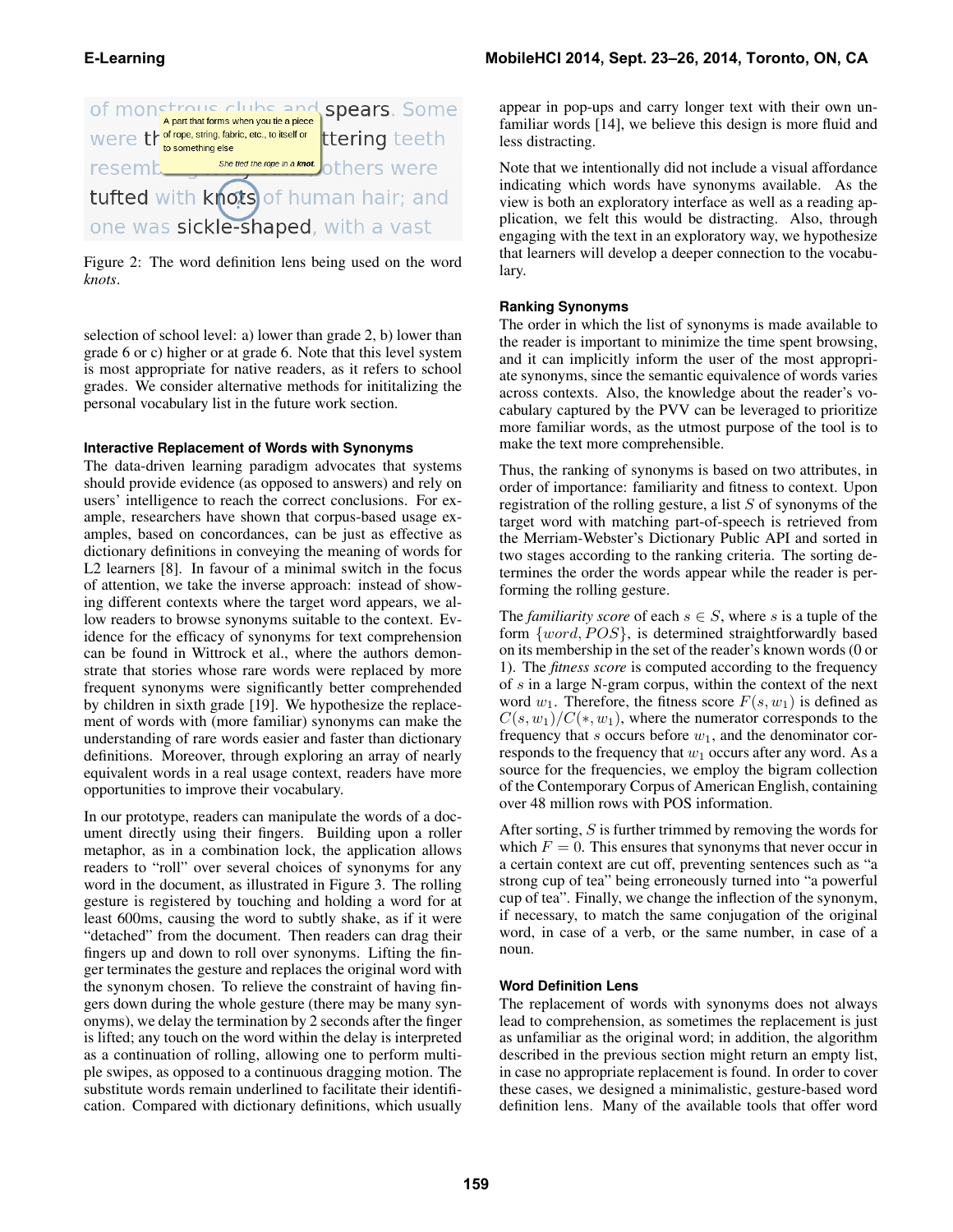definitions, such as the built-in iPad dictionary, present the user with an overwhelming amount of information, usually containing definitions for several senses of the word, along with phonetic symbols and usage examples. The goal behind our word definition lens was to make it simpler and more interactive.

The lens is represented by a question mark icon placed in the upper left corner of the screen (Figure [1\)](#page-1-0). The lens can be dragged around freely; holding it over any word triggers the appearance of a box showing the first, main definition of the word along with a usage example from Webster's Learner's Dictionary (Figure [2\)](#page-2-0). The word definitions presented correspond to the POS of the target word (distinguishing, for example "sit in a chair" from "chair a meeting"). Swiping the definition box brings up additional definitions of the word, if they exist. Any touch out of the definition box cancels it. The lens returns to its home position when released, allowing reading to resume quickly. The word definition lens allows readers to investigate the meanings of many words quickly by just dragging the lens over them.

#### **Implementation Details**

Our prototype is implemented in a client-server architecture. The client-side is based on HTML5, CSS3, and JavaScript, powered by the D3 library. The server-side is based on Python, and uses NLTK and nodebox for the natural language processing. Communication is done via JSON documents.

When the reader inputs the text in the client, the text is sent to the server for processing and returns with POS tags. Every interaction in the client requires the target word to be sent along with surrounding words and POS tags to the server. The personal vocabulary of each reader is held on the server side. Latency depends on requests to the third-party API (Webster's) where it gathers synonyms and definitions from. The server maintains the N-gram corpus in a fully indexed database, so that lookup is done without compromise to interaction. POS tagging is done following the Brill algorithm [\[2\]](#page-4-20). All interactions with the text (tapping words, activating synonym replacement, and requests for definitions) are tracked in order to build a data resource about reading behavior and vocabulary development on an individual and community basis. Leveraging this data for educational analytics, and investigating the privacy issues related to its collection are left for future work.

#### **FUTURE WORK**

Future work includes a study to evaluate our tool using instruments for measuring reading performance and anxiety. There are also many opportunities to expand the capabilities of our prototype. The current estimation of the reader's initial vocabulary does not support groups other than English first language children; estimates of ESL learners' vocabulary, for example, are necessary. Ideas to initialize the model include creating a self-adjusting model of learner vocabulary based on community statistics. At first deployment of our software, the vocabulary initialization would be based upon rough estimates and models taken from the grade-level vocabulary dataset. Then, leveraging the collective knowledge about vocabulary encoded in the usage statistics from the system, and <span id="page-3-0"></span>The opposite wall of this entry was hung all over with a **heathenish** array of monstrous clubs and

The opposite wall of this entry was<br>hung all over with a  $\frac{v_{\text{max}}}{h}$ array of monstrous clubs and

## The opposite wall of this entry was hung all over with a **wild** array of monstrous clubs and

Figure 3: Direct replacement of words with synonyms. The word "heathenish" is replaced with the more familiar word "wild" through a rolling gesture, captured here in three snapshots. The grey circle represents the touch point.

meta-data about the learner, we could create an increasingly accurate estimate of initial learner vocabulary for new users. Another potential avenue for vocabulary estimation could be through analyzing some writing or reading samples provided by the learner. When considering how this prototype could fit into a larger learning ecology, the data collected by the interactions of readers with the software, if properly protected and anonymized, could be useful for educators to mine in curriculum planning.

The suggestions of synonyms and dictionary definitions are currently based on part-of-speech and bigram frequency of use statistics. Future work will investigate how grammar (parsing) and word sense disambiguation (semantics) can improve the quality of the suggestions. For example, rather than looking only at bigrams of the candidate word and next word to filter synonym candidates, we could examine counts of the candidate word and syntactically related verbs or nouns using the parse tree.

Currently, a single tap on a word in the PVV is taken as a permanent indication that a word is known by the reader. This design decision needs to be tested with an empirical study. It may take multiple exposures to a new term before a reader is comfortable with it. We are investigating ways to adapt the number of exposures required before the word is marked as known. One idea is to require multiple exposures (and taps) on words that are ranked as significantly above the reading level of the learner, as determined by community statistics. In addition, it may be useful to employ a time function, requiring multiple exposures of a term in a specified time period before it is permanently marked as learned, or a morphology function, requiring exposure to multiple variants of a word in a variety of contexts.